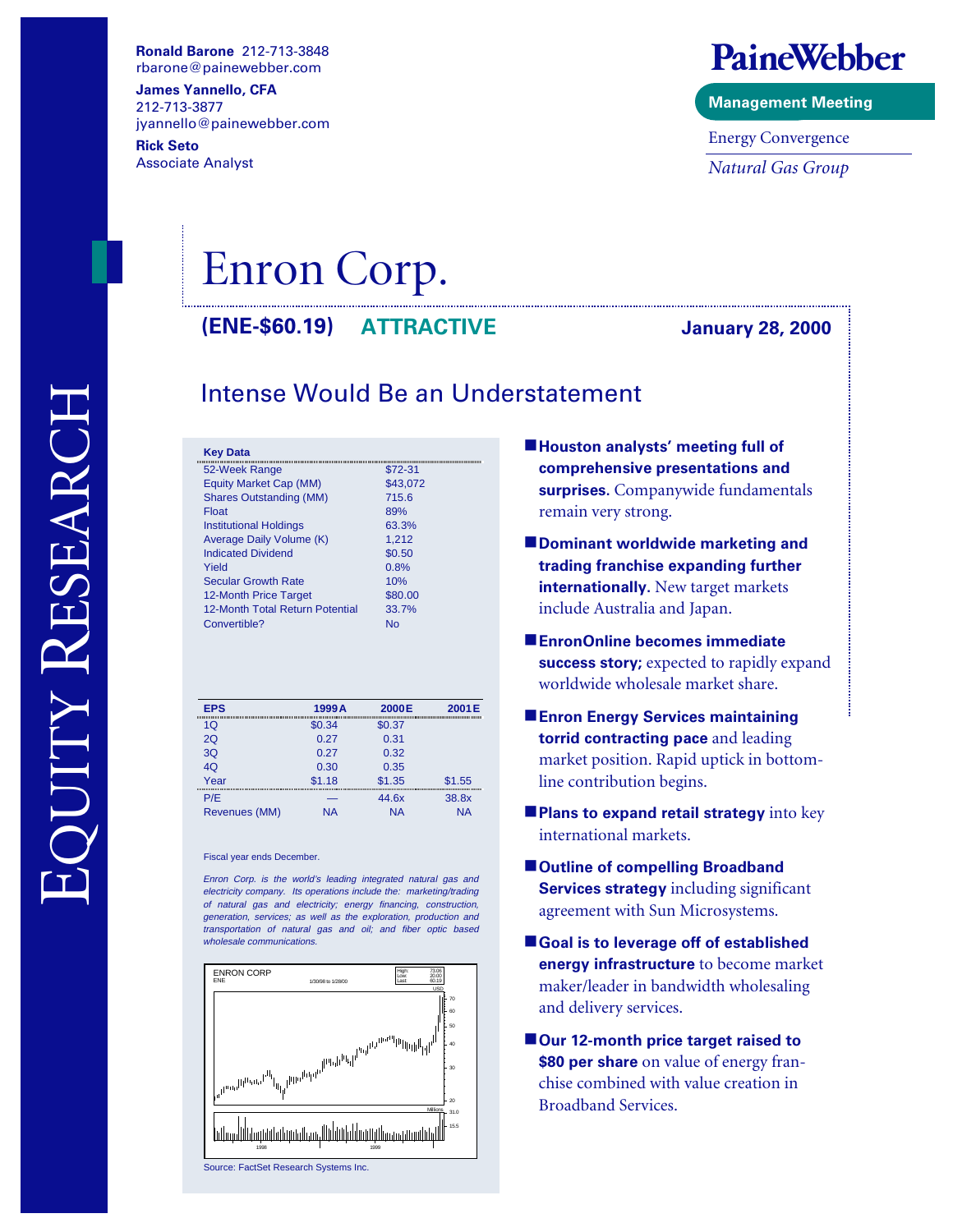Enron's conference was full of intense presentations and surprises

Enron is the leader in many of the markets it operates

#### To be

conservative, our \$23 per share value for Enron's Broadband Services business is a 40% haircut on the company's Enron recently updated the financial community on its strategic outlook at its annual analysts' conference in Houston. We believe this was the most informative conference Enron has ever hosted, full of intense presentations and surprises. After an investment summary review and new price target discussion, we summarize the key points we took away from the meeting.

#### **Investment Summary**

We continue to be impressed with the relentless pace and incessant first-mover attitude at which Enron approaches the rapidly unregulating worldwide energy markets (and, more recently, the broadband services market). Beyond its established franchises and dominant positions in high-growth wholesale energy markets, the latest examples of its successful strategy include: its rapid expansion in Australia, Latin America and Japan; the torrid contracting pace and leading position of EES; the immediate success of EnronOnline; and, most recently, its aggressive movement to dominate the broadband marketplace. Given Enron's track record, compelling Broadband strategy and continued strong global growth outlook, we would have a hard time objecting to the company's recent suggestion that it has one of the deepest and most innovative management teams in the world actively working to deliver substantially increased shareholder value.

#### **Price Target**

As suggested in our January 19th note, we have reviewed our mid-\$50s price target on Enron. After giving consideration to its companywide solid growth outlook, as well as the value creation taking place at Broadband Services, we have raised our 12-month price objective to \$80 per share. We arrive at this price target by first applying a 50% premium on the 24.6x 2001 market multiple, and then multiplying that product by our \$1.55 estimate of its 2001 earnings, resulting in a value of \$57 per share. We believe our 50% premium assumption is reasonable, as Enron is the leader in many of the markets it operates; is poised to realize a doubling of contracting activity and surge in bottomline contribution at EES; and continues to deliver EPS growth at a rate well above that of the overall market.

We next add to that \$57 per share value a rough \$23 per share estimate of the present value of the company's Broadband Services business (based on the projected earnings streams associated with the bandwidth intermediation/content service market, as well as Enron's historical market share capabilities), thus arriving at our \$80 target. To be conservative, our \$23 per share value for Enron's Broadband Services business is a 40% haircut on the company's current \$38 per share estimated present valuation (which one could argue is conservative in itself).

Though our new 12-month \$80 price objective suggests continued upside from current trading levels (and could ultimately prove conservative), given the recent momentum in the stock (and the overall higher volatility associated with the shares of tech or techrelated companies), investors should be cognizant of the increased volatility associated with the ENE security moving forward.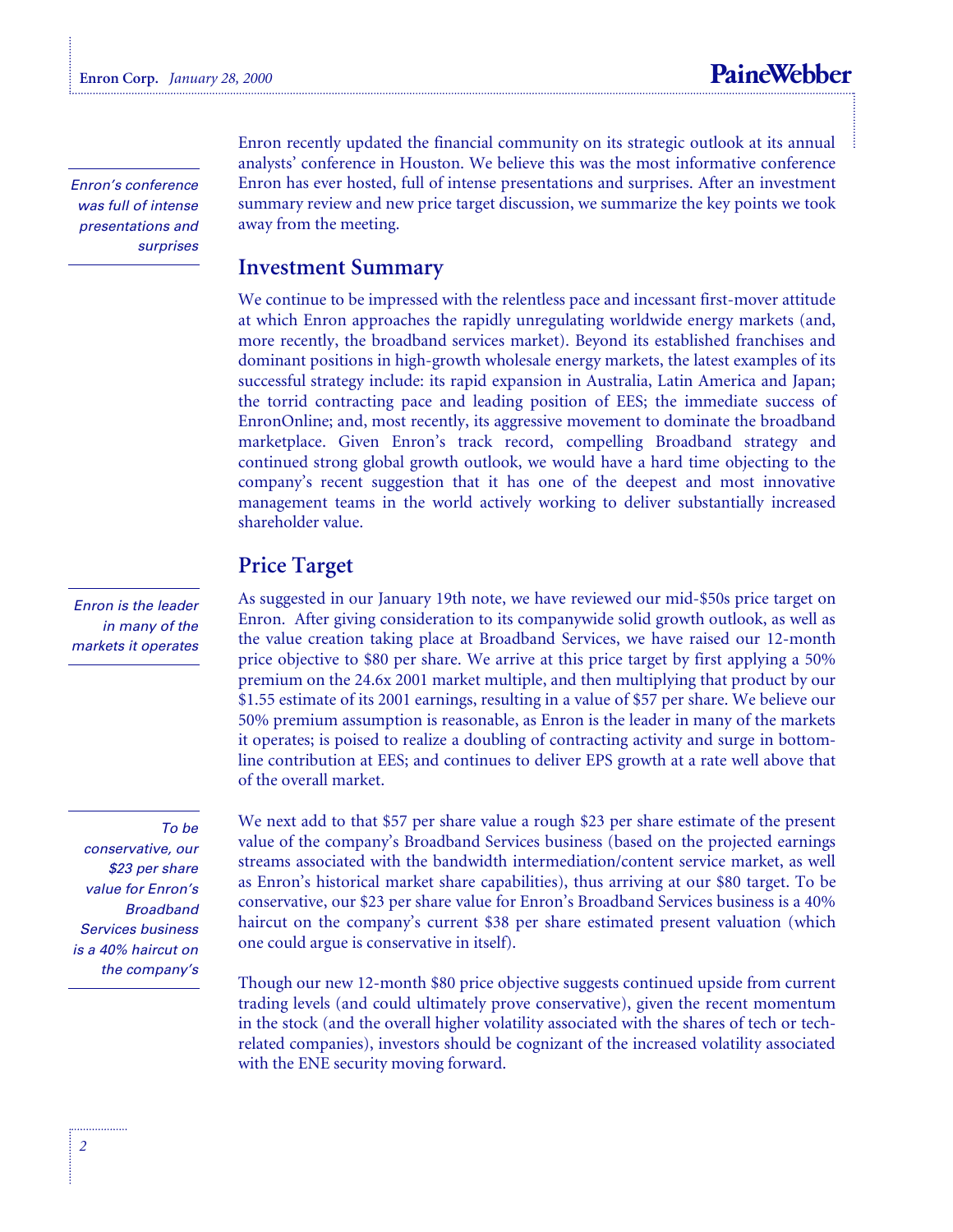#### **Broadband Services**

Enron has renamed its Communications division "Enron Broadband Services." Its business model (which, in the company tradition, emphasizes open/robust networks and markets) is aimed at developing the most efficient broadband delivery network in the world. Given that bandwidth intermediation directly parallels its energy expertise, Enron believes it is uniquely positioned to be *the* broadband platform/market maker; and that its "Intelligent Network" will be the industry standard. Along those lines, we do agree with the suggestion that "fiber is to communications what pipelines are to natural gas."

Enron's broadband strategy is based on fiber, servers, pooling points and software. The company is rapidly building out a fiber network, installing servers in strategic locations, establishing pooling points; as well as refining its "Intelligent" software that assists in the routing of data and monitoring of data quality control. Its goal is to offer customers bandwidth on demand at guaranteed quality levels, effectively becoming the largest buyer and seller of bandwidth in the world (as it has already become in the global natural gas and electricity markets).

Beyond making money through the wholesale marketing of bandwidth, Enron is working to become the world's largest provider of premium broadband services (such as video streaming and data management). The company is also working to provide financing options to the industry—such as bandwidth monetization—as it does successfully throughout the energy markets today.

With increasing demand for video streaming and large file transfer, the high-end bandwidth market is projected to grow dramatically over the next eight years. Though open and flexible, with slow speed and limited data interchange, the Internet cannot effectively handle this traffic. This could be solved by laying fiber with dedicated pointto-point connections (as many are doing today). However, this tends to lack flexibility and is very capital intensive. As a result, Enron is looking for its network (which utilizes all possible fiber available and "Intelligent Software") to bypass the Internet and effectively improve the efficiency of other's fiber. The goal is to get data off the Internet (or other point-to-point fiber systems) as quickly as possible, into one of its servers, onto its network and directly to its destination via an instantly customized route. Enron seeks to do this in a fraction of the traditional time, with the most flexibility and at the lowest cost.

The servers Enron is installing at strategic pooling points along the fiber grid are capable of switching between various providers in order to optimize routes. Helping to drive its stock price surge during the analysts' meeting was the company's announcement of an agreement with Sun Microsystems*.* The deal calls for Sun to help Enron build out its broadband "Intelligent Network" infrastructure through the optimization of Enron's routing software for use with Sun's products (as well as through the promotion of Enron's high-quality broadband delivery services throughout the industry). To everyone's surprise, Scott McNealy (CEO of Sun Microsystems) made an appearance at the Enron conference, announcing this agreement as well as plans to supply Enron with 18,000 servers to help it rapidly build out the network to

Enron believes it is uniquely positioned to be the broadband platform/market maker

Enron is working to become the world's largest provider of premium broadband services

Helping to drive its stock price surge during the analysts' meeting was the company's announcement of an agreement with Sun Microsystems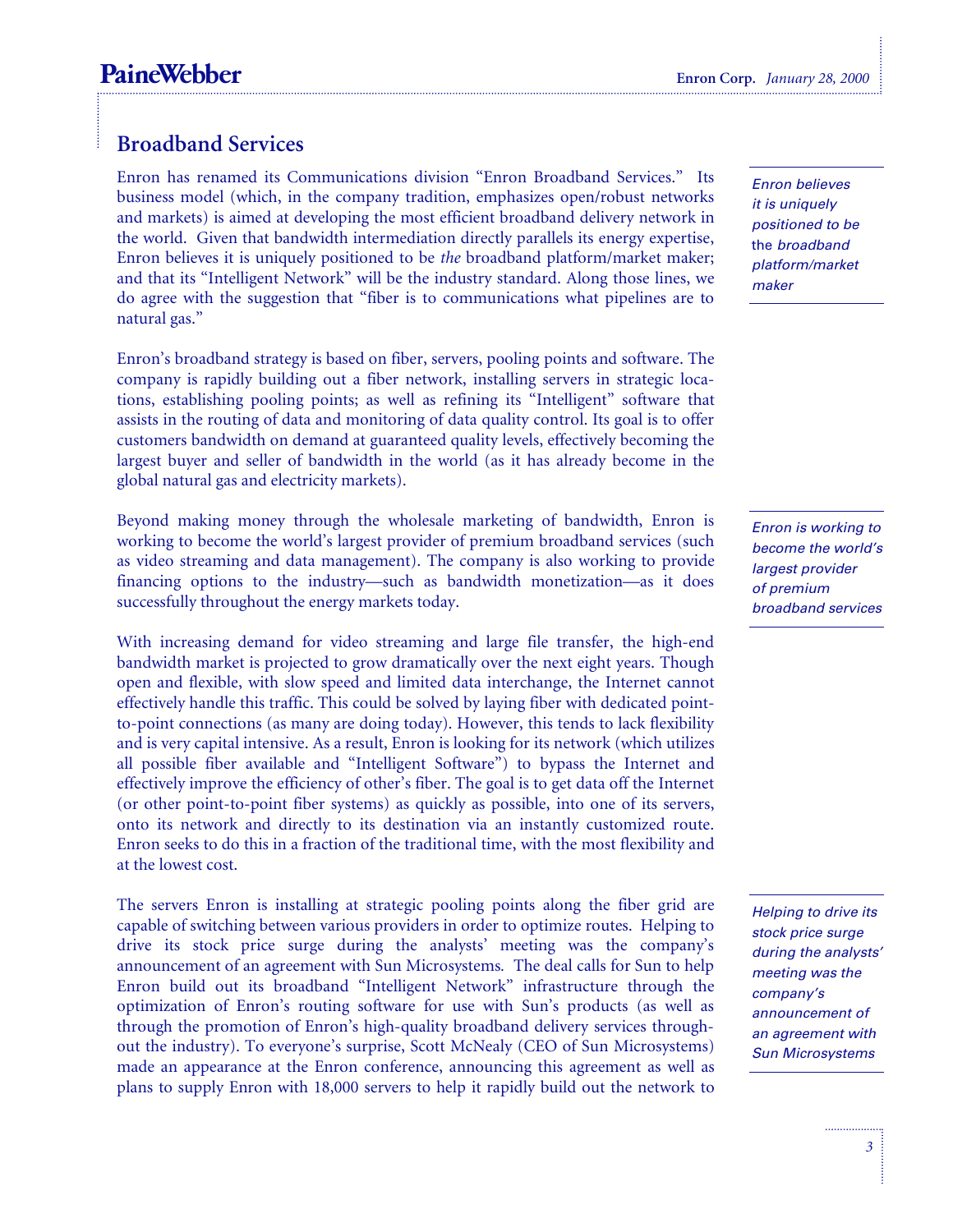more than 2,000 points of presence worldwide. As a further "blessing" of Enron's strategy, Sun agreed to purchase broadband video streaming services from Enron to support its worldwide operations.

Enron is also working to establish public pooling points in order to increase liquidity in the broadband trading market. It has already developed and used a standardized bandwidth contract, seeking to increase market activity and optionality within its portfolio, as well as seeking to establish useful hedges. Enron will work to aggregate discreet bandwidth obligations (or unused capacity) into portfolios for resale at opportunistic moments.

In addition to the Sun announcement, as further evidence of the serious manner in which the company is taking its Broadband Service strategy, Enron has moved several senior individuals (who helped develop its highly successful wholesale operations) into this business.

Beyond the primary use of third-party fiber lines, Enron expects its own fiber network to reach 18,000 miles by year-end 2001 and 15,000 by year-end 2000, up from 12,325 in 1999, 5,538 in 1998 and 1,755 in 1997. The company plans to have 3,000 servers installed by year-end 2001 and 1,500 by year-end 2000, up from 222 in 1999. It is working to have 40 pooling points up by year-end 2001 and 13 in 2000, up from 3 in 1999. As suggested earlier, Enron's long-term goal is to have 18,000 servers and 2,000 points of presence installed worldwide. Staffing-wise, Enron is looking to have 1,100 employees in this business by year-end 2001 and 775 in 2000, up from 490 in 1999, 89 in 1998 and 25 in 1997.

Through fairly reasonable assumptions, Enron projects its bandwidth intermediation *gross* operating income rising to more than \$500 million in 2004, up from a projected \$9 million in 2000. With regard to content delivery, the company projects 2004 revenues at \$2.5 billion, up from a projected \$45 million level in 2000.

We note that Enron is projecting Broadband Services' 2000 capital expenditures at roughly \$650 million and net EBIT losses of \$60 million. Along those lines, to provide guidance to the Street regarding its success in rolling out this Broadband strategy, the company will regularly release datapoints (such as number of DS-3 months delivered and the total dollar value of contracts delivered).

#### **Enron Energy Services (EES)**

The company believes that the ultimate opportunities created by retail deregulation will dwarf that in the wholesale natural gas and electricity markets.

Enron believes it is the only player capable of offering customers commodity management, energy information management, energy asset management, facilities management and capital management.

Enron's long-term goal is to have 18,000 servers and 2,000 points of presence installed worldwide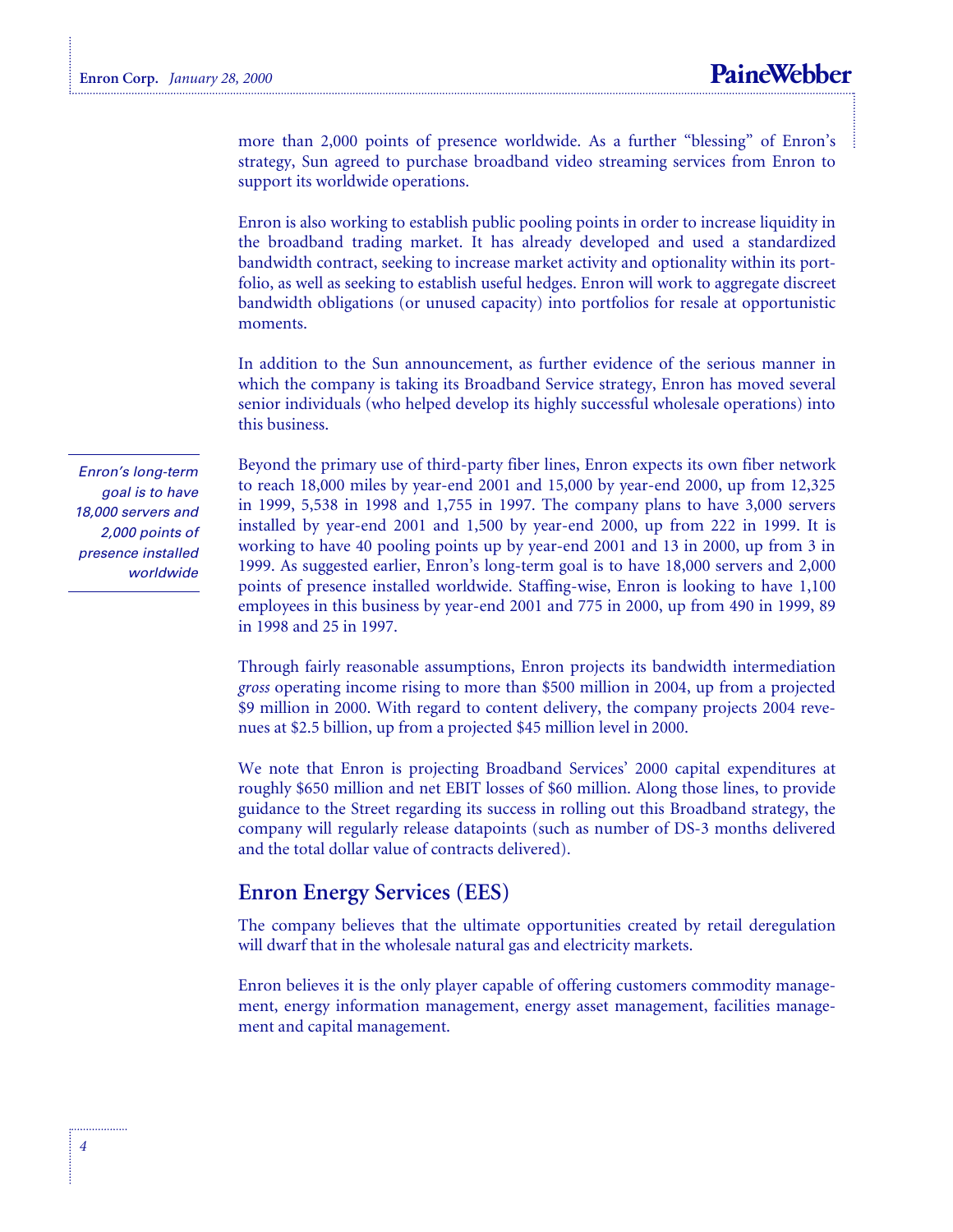### **PaineWebber** Enron Corp. *January 28, 2000*

Management is striving for a 2000 contracting level of \$16 billion versus \$8.5 billion in 1999, \$3.8 in 1998 and \$1.2 billion in 1997. The operation's scalability is evident by noting that 2000 revenues are estimated at \$2.7 billion (versus \$1.8 billion in 1999), with only a \$10 million increase in operating expenses. EES's 2000 EBIT goal is \$75 million versus a loss of \$68 million in 1999, \$119 million in 1998 and \$107 million in 1997. By year-end 2000, EES plans to be operating roughly 20,000 facilities, up from 17,000 in 1999 and 12,000 in 1998.

With a domestic retail template well in place, management plans to take EES overseas into Europe, the Southern Cone and the Pacific Rim. Entrance decisions are based on Enron's Wholesale presence, the local regulatory status and the regional acceptance of outsourcing.

Beyond the recent signing of a \$500 million, ten-year contract with Chase, EES's portfolio of customers includes other names such as: Owens Corning, Polaroid, Solo, Cisco Systems, GTE, Pacific Bell, Simon Properties, Hilton, Hyatt, Ocean Spray, Enron Field, as well as the public sector. Surprisingly, Enron sees less competition (and has more confidence in its projections) than a year ago. In fact, a further doubling of contracting in 2001 (over the projected \$16 billion in 2000) was not ruled out.

By layering its retail points into its overall wholesale network, Enron's arbitrage opportunities go up exponentially. In addition, as the company continues to grow its management sites, it should be able to realize substantial operating efficiencies.

In order to continue to deliver on total outsourcing obligations, Enron will continue to rapidly expand its Facility Services division (which now encompasses 6,000 sites and 4,500 employees). The company has an exclusive agreement with Hartford Steam Boiler that allows Enron to have access to HSB's database of customers and engineering expertise.

EES's customer satisfaction remains well in check, with over 91% of customers suggesting that they would strongly refer Enron to other businesses. In addition, many customers are already having Enron manage their overseas operations.

#### **Wholesale**

Management believes that the distance between itself and its nearest wholesale competitor continues to get wider.

Wholesale's contribution to Enron's overall net income has grown from 5% in 1989 to roughly 75% in 1999. EBIT from Wholesale has grown to \$1,317 billion in 1999 from \$0.4 billion in 1995. Worldwide physical marketed volumes have grown to 32,429 BBtue/day in 1999 from 8,966 in 1995, a 38% CAGR.

The company believes that industrywide North American marketed wholesale electricity volumes will surge to 18,000 million MWH in 2004 from 3,450 in 1999, representing a 39% projected growth rate.

Management is striving for a 2000 contracting level of \$16 billion versus \$8.5 billion in 1999, \$3.8 in 1998 and \$1.2 billion in 1997

Many customers are already having Enron manage their overseas operations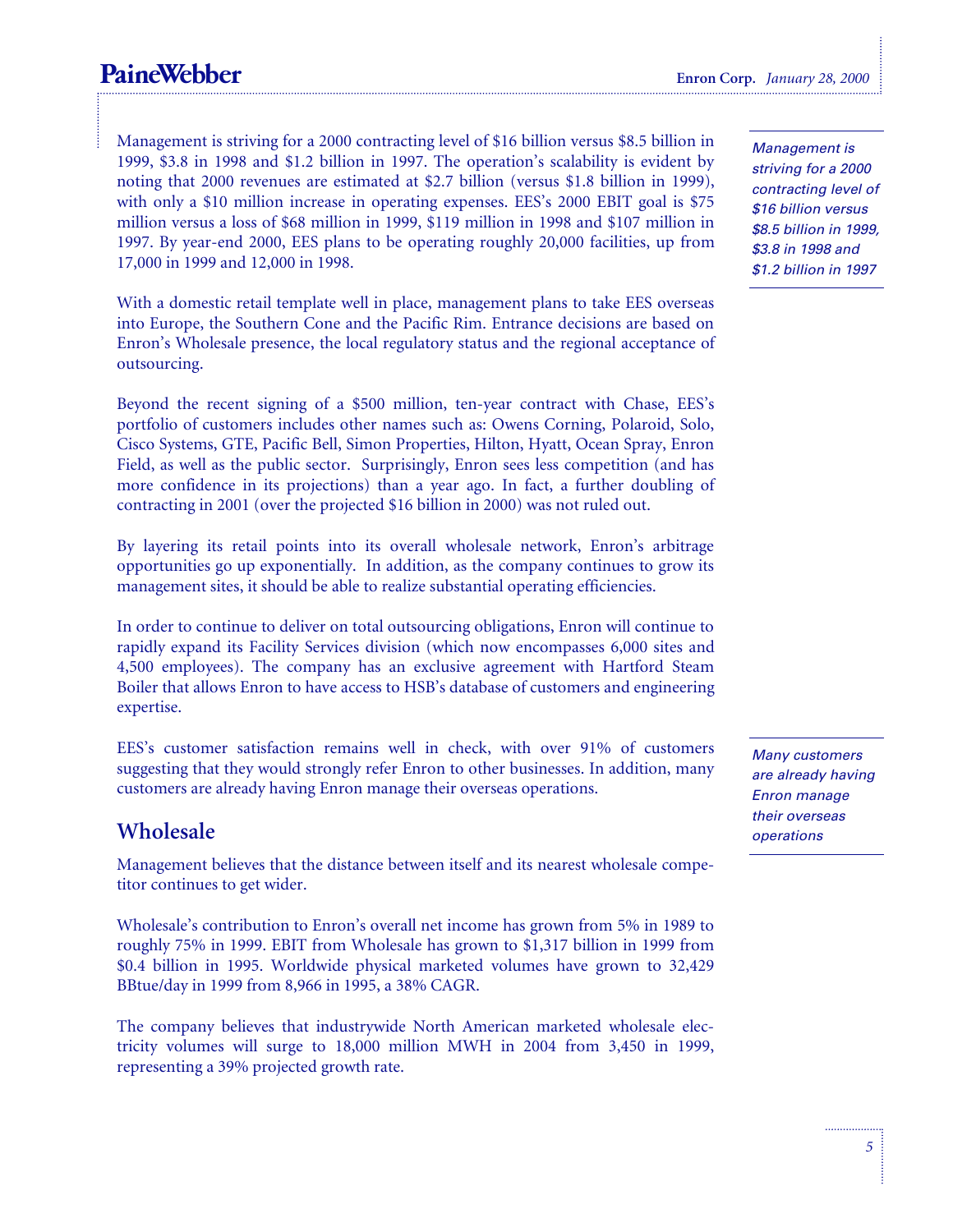Enron is already the largest wholesale marketer of natural gas, electricity and coal in the U.S. and various other countries

EnronOnline is on track to become the leading Internet commerce site in the world

Enron is already the largest wholesale marketer of natural gas, electricity and coal in the U.S. and various other countries and, within the next few years, may soon become the largest coal intermediary in the world. The company is also the market maker in emissions credits and is also very active in the worldwide pulp and paper arena.

The company continues to spend roughly \$500 million per year in peaking generation capacity and will continue to trade its interests in various units for interests in others (in order to diversify its overall portfolio). If the summer power markets continue to be robust, Enron believes these facilities could pay for themselves in a few years.

Within the Assets and Investments area of its Wholesale operation, Enron continues to manage/harvest a large portfolio of merchant investments. At year-end 1999, this portfolio of debt and equity investments was valued at roughly \$1.5 billion.

Given its success thus far, EnronOnline is on track to become the leading Internet commerce site in the world. The company believes it will be the most significant vehicle for volume and market share expansion moving forward. An Internet-based transaction system, EnronOnline is free to customers, as well as being global, multi-commodity, multi-currency and multi-lingual. It provides customers with real-time transparent commodity prices (and customized profiles). The system is helping to bring liquidity to fledgling international markets, currently going through deregulation.

EnronOnline handles natural gas, electricity, coal, plastics, pulp and paper, emissions, LPG, oil/refined products and weather derivatives. Transaction volume is growing exponentially, with a rapidly growing customer base encompassing 30 countries. Counterparty credit limits are monitored throughout the day in order to ensure contract delivery. Each transaction entered into the Web system is immediately entered into Enron's worldwide risk book. The system has been established with wide scalability, able to handle substantially higher volumes and product classes.

EnronOnline's development costs are estimated at just \$15 million, before personnel expenses (350 Enron employees have been involved). The company is now handling 20% of its global Btue transactional volume on the system, including more than 50% of Belgium gas.

Enron believes it has the leading energy network in Europe. It currently has 18 offices in 16 countries, with 1,750 employees composed of 42 nationalities speaking 36 languages. Management views its first-mover approach and established infrastructure as a major barrier to entry.

Enron Europe's transactional volume has grown to 24,251 in 1999 from 9,451 in 1998. During that period, its total marketed volumes have nearly doubled to 4,255 BBtue/day from 2,270 in1998. The company is the leading wholesale marketer in the U.K. and Nordic energy market.

. . . . . . . . . . . . .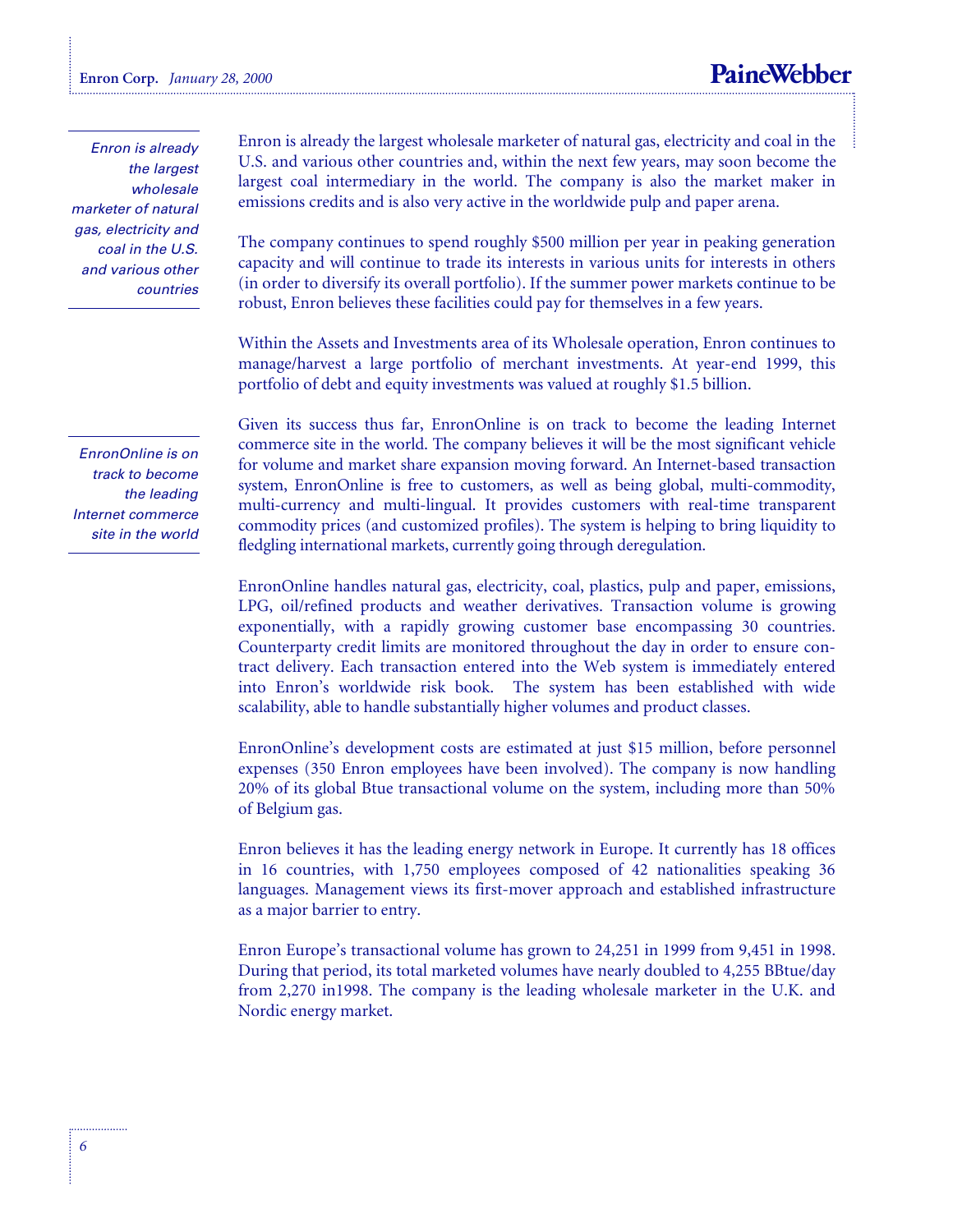### **PaineWebber** Enron Corp. *January 28, 2000*

Enron continues to expand its Wholesale operations into developing energy markets such as Australia and Japan. Beyond natural gas and electricity, the company currently trades coal (and will soon trade weather derivatives) in Australia. With the Japanese power market opening in March (currently characterized as having the world's highest industrial power prices), Enron sees substantial opportunities. The company's Japan operation is fully scalable, allowing it to efficiently expand into Korea in the next few years.

Enron continues to develop its South American and Caribbean network infrastructure with investments in pipelines, distribution systems, power facilities, LNG shipping and power generation. In India, the company continues to work on phase II of the Dabhol Power plant; has 3 Tcfe of gross natural gas reserves; has an equity interest in a large gas transmission company; and is poised to further expand its network.

#### **General Topics**

Enron's Pipeline Group remains competitively positioned to continue generating consistent levels of earnings and cash flow (with limited commodity/weather exposure).

Enron's sale of Portland General is on track for a fourth quarter 2000 close, with the proceeds going to higher-growth areas of the company.

The company believes that the key to its overall success has been: its highly qualified and energized employee base; its ability to successfully access/manage risk; its broad worldwide infrastructure; and its overall financial strength. Its strategy remains to be a first-mover, attacking an opening market at the start of its growth curve.

Management pointed out the following total ENE shareholder returns. For 1999: 58% versus 21% for the S&P 500 and 7% for the Pipe peer group. For 1998-1999: 121% versus 56% for the S&P 500 and 1% for the Pipes. For the 1990s decade: 704% versus 432% for the S&P 500, 173% for the Pipelines and 148% for the Utility Index. The company expects continued above-average returns moving forward.

Management summarized the following key messages for 2000: continued strong growth in worldwide Wholesale Energy; strong breakout performance year in EES; substantial critical mass rollout of its broadband services strategy; and an increased emphasis on capital efficiency.

The company's asset base has grown to \$35 billion in 1999 from \$9 billion in 1989, with total revenues rising to north of \$40 billion over this time period.

With substantial growth in its worldwide operations, Enron's employee base has increased dramatically (from  $6,800$  in  $1989$  to nearly  $18,000$  currently—with the average having eight years of ENE experience). A large portion of this increase has come from highly skilled hires, as 3,560 have advanced degrees. As evidence of its global thinking and reach, management pointed out how Enron actively transacts in 50 languages throughout offices around the world.

Enron continues to expand its **Wholesale** operations into developing energy markets such as Australia and Japan

Enron's strategy is to be a first-mover, attacking an opening market at the start of its growth curve

Enron actively transacts in 50 languages throughout offices around the world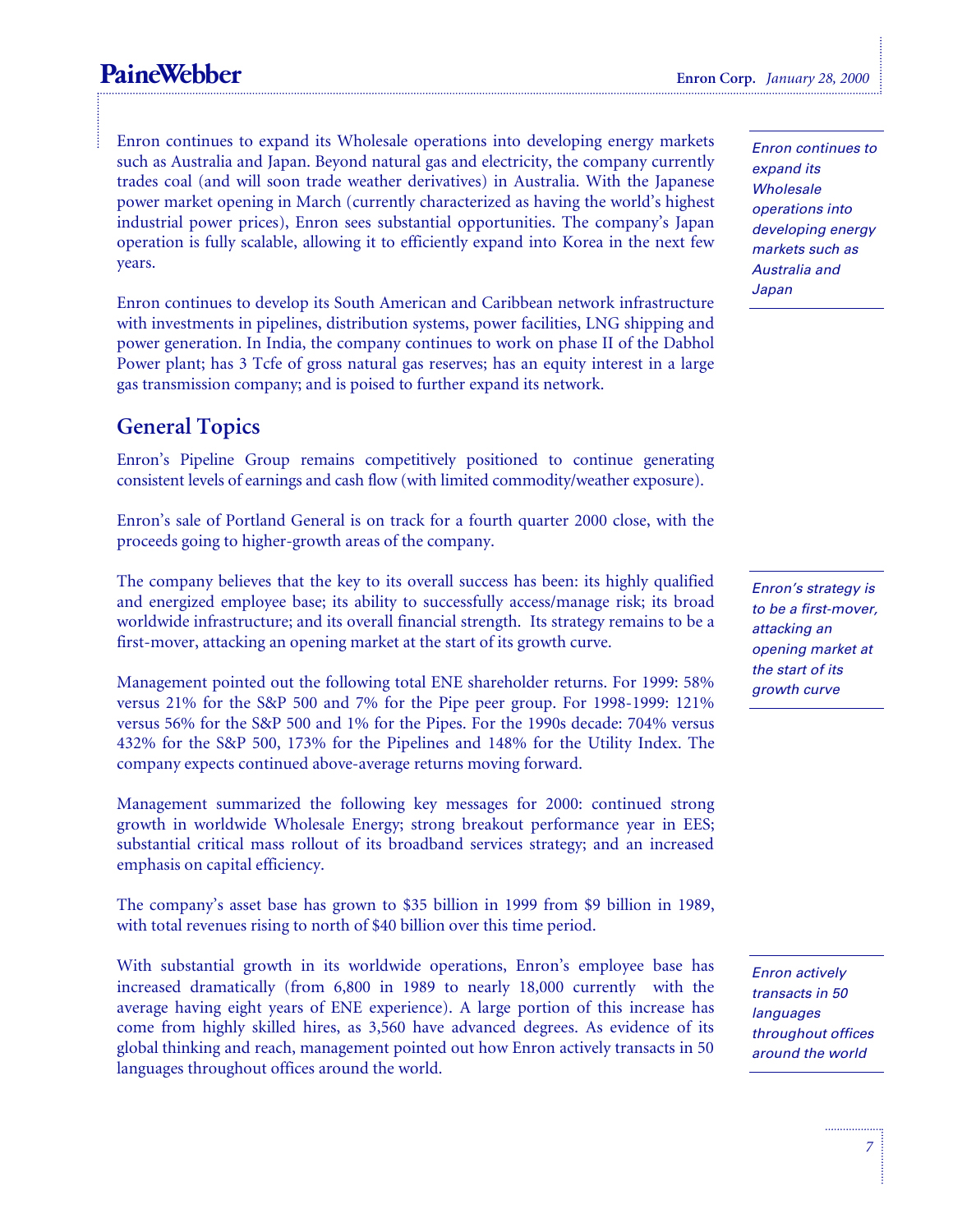### **Risks**

Include heightened levels of competition, unfavorable changes in the regulatory environment, marketing losses beyond value-at-risk limits and the inability to successfully deploy its Broadband Services strategy.

#### **Additional information available upon request.**

| Prices of companies mentioned as of January 28, 2000:         |             |         |
|---------------------------------------------------------------|-------------|---------|
| Enron Corp.                                                   | <b>ENE</b>  | \$60.19 |
| Sun Microsystems                                              | <b>SUNW</b> | \$75.06 |
| 2. Paine Webber Incorporated makes a market in this security. |             |         |

3. PaineWebber Incorporated has acted in an investment banking capacity for this company.

. . . . . . . . . . . . . . . .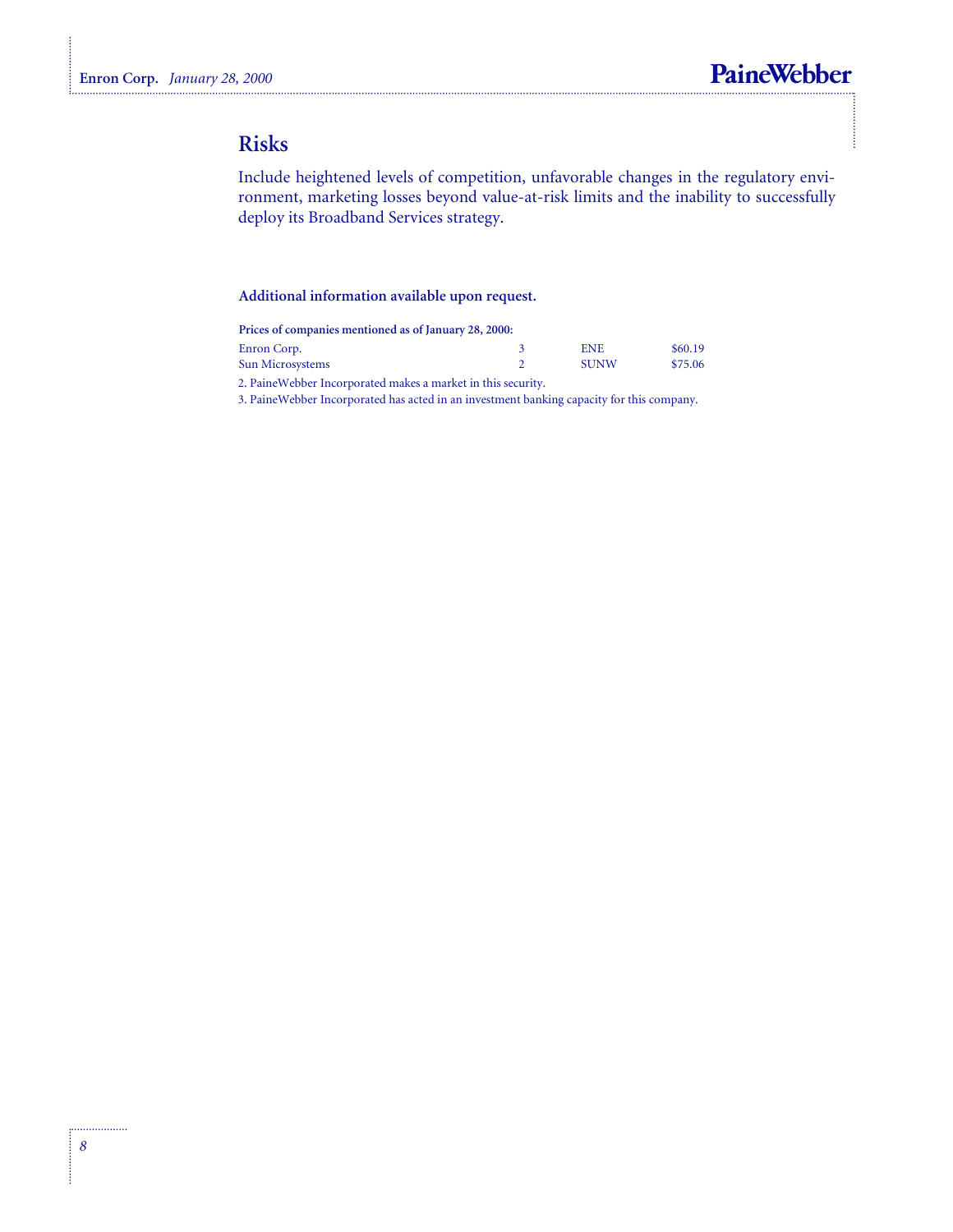Exhibit 2: Enron Corp. Consolidated Summary Income Statement<br>Dollars in millions, except per share data

| <b>EBIT BY DIVISION</b>                                                                                                                                   | 1997                               | 1998                               | $\overline{a}$                    | $\mathbf{q}$                         | $\overline{\mathbf{3Q}}$          | 4QP                                   | 1999P                                  | 1QE                               | 2QE                               | 3QE                               | 4QE                               | 2000E                                  | 2001E                                  |  |
|-----------------------------------------------------------------------------------------------------------------------------------------------------------|------------------------------------|------------------------------------|-----------------------------------|--------------------------------------|-----------------------------------|---------------------------------------|----------------------------------------|-----------------------------------|-----------------------------------|-----------------------------------|-----------------------------------|----------------------------------------|----------------------------------------|--|
| EXPLORATION & PRODUCTION                                                                                                                                  | \$183.0                            | \$128.0                            | \$12.0                            | \$20.0                               | \$33.0                            | \$0.0                                 | \$65.0                                 |                                   |                                   |                                   |                                   |                                        |                                        |  |
| TRANSPORTATION & DISTRIBUTION<br>Gas Pipeline Group<br>Portland General                                                                                   | 364.0<br>114.0                     | 351.0                              | 126.0<br>$92.0$                   | $72.0$<br>56.0                       | 85.0<br>52.0                      | $97.0\,$<br>105.0                     | 380.0                                  | 129.9<br>92.9                     | 74.3<br>56.6                      | 87.6                              | 100.0<br>106.1                    | 391.9<br>308.1                         | 407.5                                  |  |
| Energy Assets and Investments<br>Commodity Sales and Services<br>Total Wholesale Energy Operations<br>WHOLESALE ENERGY OPERATIONS<br>Unallocated Expenses | 249.0<br>565.0<br>(160.0)<br>654.0 | 709.0<br>(152.0)<br>411.0<br>968.0 | (40.0)<br>224.0<br>136.0<br>320.0 | (50.0)<br>$81.0\,$<br>325.0<br>356.0 | (34.0)<br>172.0<br>240.0<br>378.0 | (37.0)<br>151.0<br>149.0<br>263.0     | (161.0)<br>628.0<br>,317.0<br>850.0    | (42.4)<br>254.9<br>169.8<br>382.3 | (54.0)<br>420.9<br>133.7<br>341.3 | (36.0)<br>182.3<br>268.8<br>415.1 | (39.6)<br>386.5<br>179.7<br>246.4 | (172.0)<br>750.6<br>1,604.7<br>1,026.2 | (184.1)<br>2,044.4<br>945.7<br>1,282.7 |  |
| RETAIL ENERGY SERVICES                                                                                                                                    | (46.0)                             | (119.0)                            | (31.0)                            | (26.0)                               | (18.0)                            | $7.0\,$                               | (68.0)                                 | 9.0                               | 15.0                              | 21.0                              | 32.0                              | $77.0\,$                               | 135.0                                  |  |
| BROADBAND SERVICES                                                                                                                                        |                                    |                                    |                                   |                                      |                                   |                                       |                                        | (15.0)                            | (16.0)                            | $(16.0)$                          | (15.0)                            | (62.0)                                 | (52.0)                                 |  |
| Corporate and other (including Azurix)                                                                                                                    | (31.0)                             | 7.0                                | 13.0                              | $(9.0)$                              | (23.0)                            | $1.0\,$                               | (18.0)                                 | $(7.0)$                           | $(7.0)$                           | (5.0)                             | (3.0)                             | (22.0)                                 | (25.0)                                 |  |
| EB Interest, Minority Interest & Taxes [EBIT]                                                                                                             | 1,238.0                            | 1,621.0                            | 532.0                             | 469.0                                | 507.0                             | 473.0                                 | 1,981.0                                | 592.1                             | 543.8                             | 555.2                             | 606.5                             | 2,297.6                                | 2,509.9                                |  |
| Dividends on Preferred Stock of Subsidiaries<br>Minority Interests<br>Interest Expense                                                                    | 401.0<br>$69.0\,$<br>$80.0$        | 550.0<br>$\frac{77.0}{77.0}$       | 175.0<br>33.0<br>19.0             | 175.0<br>19.0<br>23.0                | 187.0<br>19.0<br>38.0             | 119.0<br>19.0<br>41.0                 | 656.0<br>$76.0\,$<br>135.0             | 168.0<br>19.0<br>33.0             | 168.0<br>33.0<br>19.0             | 165.0<br>19.0<br>33.0             | 169.0<br>19.0<br>33.0             | $670.0\,$<br>$76.0\,$<br>132.0         | 594.4<br>$76.0\,$<br>133.3             |  |
| Income Tax Provision<br>Earnings Before Tax<br>Effective Tax Rate                                                                                         | 688.0<br>(123.5)<br>$18.0\%$       | 917.0<br>(217.4)<br>23.7%          | 305.0<br>(52.9)<br>17.3%          | 252.0<br>(30.0)<br>11.9%             | 263.0<br>(39.7)<br>15.1%          | 294.0<br>(35.0)<br>11.9%              | ,114.0<br>(157.6)<br>$14.1\%$          | (68.1)<br>18.3%<br>372.1          | 323.8<br>$(61.2)$<br>$18.9%$      | 338.2<br>(63.9)<br>18.9%          | (71.3)<br>385.5<br>18.5%          | ,419.6<br>(264.5)<br>$18.6\%$          | (327.6)<br>1,706.2<br>19.2%            |  |
| Preferred dividends - Antidilutive<br>Preferred dividends - Dilutive<br>Net Income to Common<br>Net Income                                                | 564.5<br>$17.0\,$<br>547.5         | 682.6<br>699.6<br>17.0             | 252.1<br>$4.0$<br>248.1           | 222.0<br>208.0<br>14.0<br>5.0        | 223.3<br>208.3<br>$4.0$<br>15.0   | 259.0<br>$20.0$<br>$239.0$<br>$4.0\,$ | 956.4<br>$17.0\,$<br>$49.0\,$<br>903.4 | 304.0<br>$16.0$<br>300.0<br>4.0   | 262.6<br>16.0<br>246.6<br>$4.0$   | $274.3$<br>4.0<br>16.0<br>258.3   | 314.2<br>16.0<br>298.2<br>$4.0$   | 16.0<br>64.0<br>1,155.1<br>1,103.1     | 1,378.6<br>1,314.6<br>16.0<br>64.0     |  |
| Recurring Diluted Earnings per Share                                                                                                                      | \$1.13                             | \$1.01                             | \$0.34                            | \$0.27                               | \$0.27                            | \$0.31                                | \$1.18                                 | \$0.37                            | \$0.31                            | \$0.32                            | \$0.36                            | \$1.35                                 | \$1.56                                 |  |
| % change from prior comparable period                                                                                                                     | 24%                                | $-11%$                             | 4%                                | 29%                                  | 13%                               | 28%                                   | 17%                                    | 8%                                | 14%                               | 18%                               | 17%                               | 14%                                    | 15%                                    |  |
| Average diluted shares outstanding<br>Common dividends paid                                                                                               | $499.3$<br>$$0.58$                 | 694.9<br>\$0.48                    | 744.2<br>\$0.13                   | 771.0<br>\$0.13                      | 781.1<br>\$0.13                   | 779.1<br>\$0.13                       | $768.9$<br>$$0.51$                     | 786.9<br>\$0.13                   | 801.8<br>\$0.13                   | 817.5<br>\$0.13                   | 833.8<br>\$0.13                   | 810.0<br>\$0.52                        | 845.0<br>\$0.53                        |  |

### PaineWebber

Source: Company data and PaineWebber.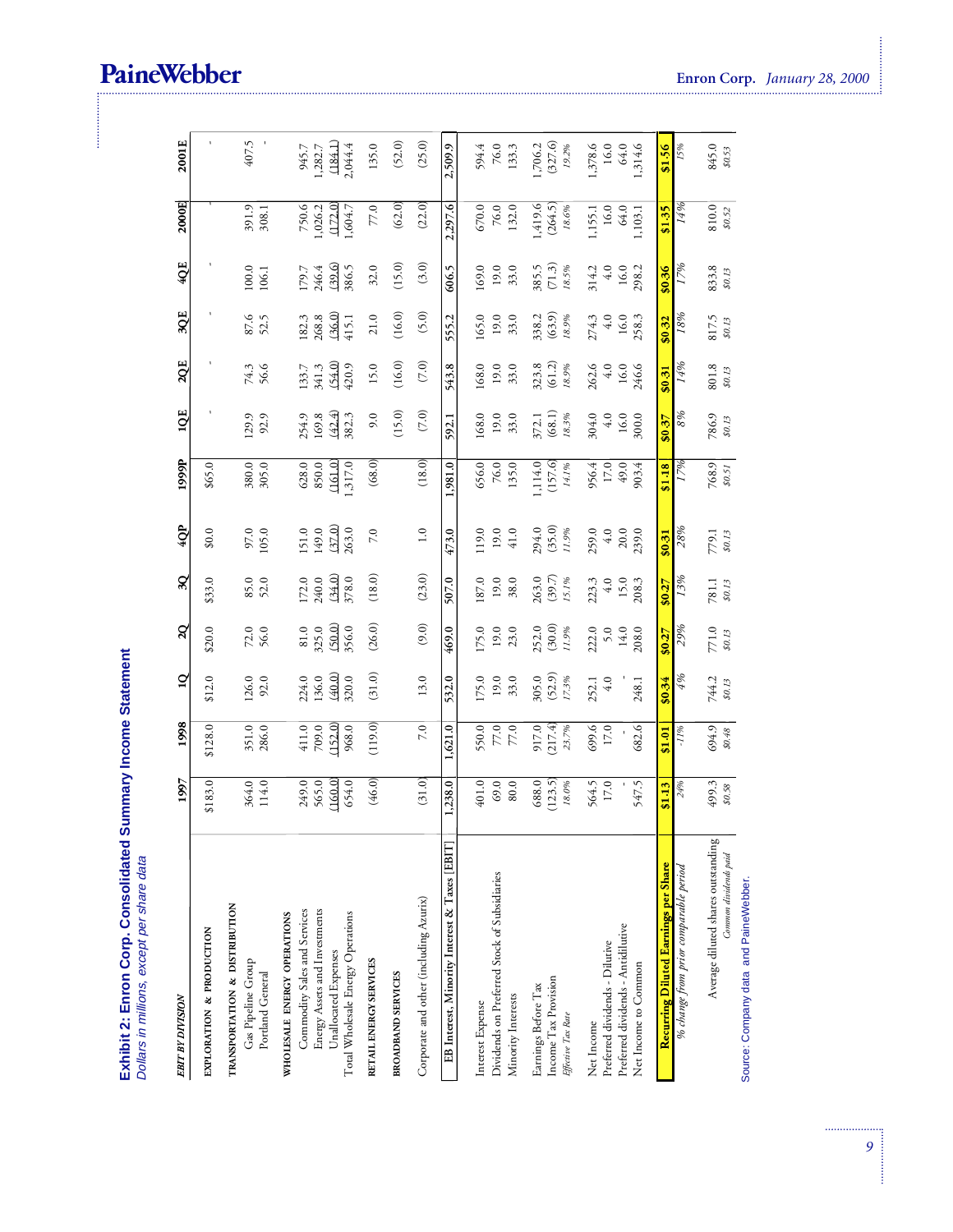

## Exhibit 2: Enron Corp. Consolidated Statement of Cash Flows<br>Dollars in millions, except per share data

|                                                                    | 1995        | 1996      | 1997      | 1998        | 1999P      | 2000E     | 2001E     |
|--------------------------------------------------------------------|-------------|-----------|-----------|-------------|------------|-----------|-----------|
| <b>CASH FLOWS from OPERATING ACTIVITIES</b>                        |             |           |           |             |            |           |           |
| Net income / (loss)                                                | \$488.0     | \$493.0   | \$564.5   | \$699.6     | \$956.4    | \$1,103.1 | \$1,314.6 |
| Depreciation, depletion and amortization                           | \$432.0     | \$474.0   | \$600.0   | 827.0       | 867.0      | 725.0     | 720.0     |
| Oil and gas exploration expenses                                   | \$79.0      | \$89.0    | \$102.0   | 121.0       | 60.0       | 0.0       | 0.0       |
| Deferred income taxes                                              | \$216.0     | \$207.0   | (\$174.0) | 87.0        | 125.0      | 100.0     | 50.0      |
| <b>Cash Flow Per Share</b>                                         | \$4.53      | \$2.34    | \$2.19    | \$2.50      | \$2.61     | \$2.38    | \$2.47    |
| % change from prior comparable period                              |             | $-48%$    | $-6%$     | 14%         | 5%         | $-9%$     | 4%        |
| Gains on sales of assets and investments                           | (530.0)     | (274.0)   | (195.0)   | (82.0)      | (400.0)    | (300.0)   | (200.0)   |
| Changes in components of working capital                           | (834.0)     | 142.0     | (65.0)    | (233.0)     | (200.0)    | (100.0)   | (100.0)   |
| Net assets from price risk management activities                   | (98.0)      | 15.0      | 201.0     | 350.0       | 200.0      | 300.0     | 300.0     |
| Merchant assets and investments:                                   |             |           |           |             |            |           |           |
| Realized gains on sales                                            | (43.0)      | 0.0       | (136.0)   | (628.0)     | (265.0)    | (345.0)   | (345.0)   |
| Proceeds from sales                                                | 0.0         | 0.0       | 339.0     | 1,434.0     | 1,200.0    | 1,400.0   | 1,500.0   |
| Additions                                                          | 0.0         | (192.0)   | (308.0)   | (721.0)     | (700.0)    | (825.0)   | (925.0)   |
| Other operating activities                                         | 275.0       | (70.0)    | (717.5)   | (214.6)     | (150.0)    | (300.0)   | (400.0)   |
|                                                                    | (15.0)      | 884.0     | 211.0     | 1,640.0     | 1,693.4    | 1,758.1   | 1,914.6   |
| CASH FLOWS from INVESTING ACTIVITIES                               |             |           |           |             |            |           |           |
| Capital expenditures                                               | (777.0)     | (864.0)   | (1,392.0) | (1,905.0)   | (2,250.0)  | (1,900.0) | (2,000.0) |
| Equity investments                                                 | (170.0)     | (619.0)   | (700.0)   | (1,659.0)   | (1,550.0)  | (850.0)   | (1,000.0) |
| Proceeds from sales of assets and investments                      |             | 477.0     | 473.0     | 239.0       | 500.0      | 750.0     | 2,000.0   |
| Acquisition of subsidiary stock                                    | 0.0         | 0.0       | $0.0\,$   | (180.0)     | 0.0        | 0.0       | 0.0       |
| Business acquisitions, net of cash acquired                        | 0.0         | 0.0       | (82.0)    | (104.0)     | (95.0)     | (100.0)   | (300.0)   |
| Other investing activities                                         | (36.0)      | (68.0)    | (445.0)   | (356.0)     | (400.0)    | (300.0)   | (400.0)   |
|                                                                    | (983.0)     | (1,074.0) | (2,146.0) | (3,965.0)   | (3,795.0)  | (2,400.0) | (1,700.0) |
| <b>CASH FLOWS from FINANCING ACTIVITIES</b>                        |             |           |           |             |            |           |           |
| Issuance of long-term debt                                         | 967.0       | 359.0     | 1,817.0   | 1,903.0     | 2,250.0    | 1,150.0   | 1,260.0   |
| Repayment of long-term debt                                        | (448.0)     | (294.0)   | (607.0)   | (870.0)     | (800.0)    | (500.0)   | (1,000.0) |
| Net increase / (decrease) in short-term borrowings                 | (250.0)     | 217.0     | 464.0     | (158.0)     | 0.0        | 5.0       | 5.0       |
| Issuance of company-obligated preferred securities of subsidiaries | 0.0         | 215.0     | 372.0     | 8.0         | 0.0        | 0.0       | 0.0       |
| Issuance of common stock                                           | 20.0        | 102.0     | 0.0       | 867.0       | 975.0      | 400.0     | 0.0       |
| Issuance of subsidiary equity                                      | 0.0         | 0.0       | 555.0     | 828.0       | 0.0        | 0.0       | 0.0       |
| Dividends paid                                                     | (254.0)     | (281.0)   | (354.0)   | (414.0)     | (464.3)    | (524.2)   | (600.0)   |
| Net (acquisition) / disposition of treasury stock                  | (64.0)      | 5.0       | (422.0)   | 13.0        | 10.0       | 10.0      | 10.0      |
| Other financing activities                                         | 14.0        | 8.0       | 24.0      | 89.0        | 125.0      | 100.0     | 115.0     |
|                                                                    | (15.0)      | 331.0     | 1,849.0   | 2,266.0     | 2,095.7    | 640.8     | (210.0)   |
|                                                                    |             |           |           |             |            |           |           |
| Increase/(decrease) in Cash and Cash Equivalents                   | (\$1,013.0) | \$141.0   | (\$85.3)  | $($ \$59.0) | $($ \$5.8) | ( \$1.1)  | \$4.6     |
| Cash and Cash Equivalents, Beginning of Period                     | \$132.0     | \$115.0   | \$256.0   | \$170.7     | \$111.7    | \$105.9   | \$104.8   |
| Cash and Cash Equivalents, End of Period                           | ( \$881.0)  | \$256.0   | \$170.7   | \$111.7     | \$105.9    | \$104.8   | \$109.4   |

Source: Company data and PaineWebber, Inc.

.................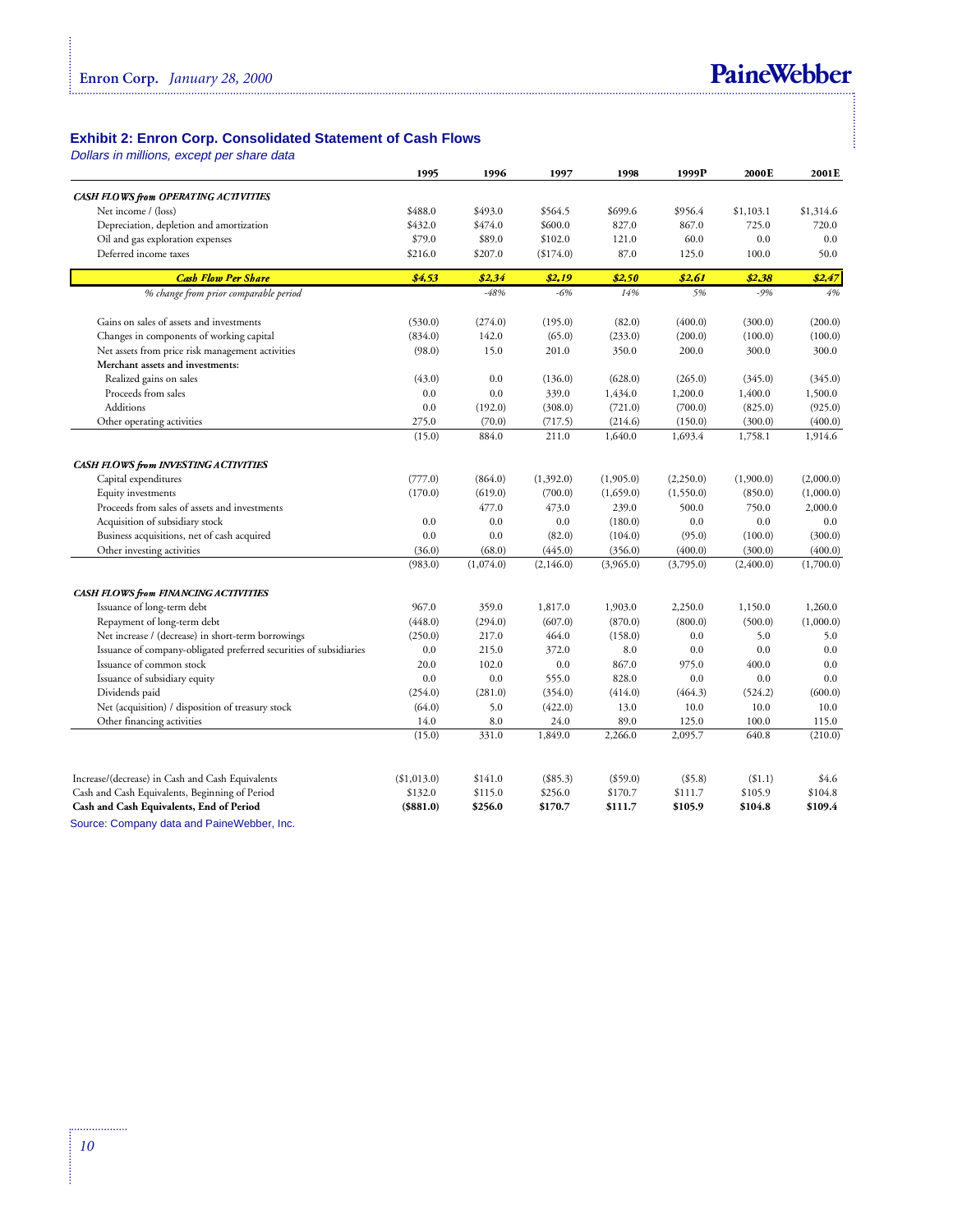| Exhibit 3: Enron Corp. Consolidated Capital Structure  |         |         |                  |            |          |                   |                |
|--------------------------------------------------------|---------|---------|------------------|------------|----------|-------------------|----------------|
|                                                        | 1995    | 1996    | 1997             | 1998       | 1999P    | 2000E             | 2001E          |
| Millions of dollars                                    |         |         |                  |            |          |                   |                |
| Long-term debt                                         | \$3,065 | \$3,349 | \$6,254          | \$7,357    | \$8,807  | \$9,457           | \$9,717        |
| Minority interests                                     | 549     | 755     | 1,147            | 2,143      | 2,263    | 2,383             | 2,503          |
| Company-obligated preferred securities of subsidiaries | 377     | 592     | 993              | $1,001$    | $1,001$  | 1,001             | $1,001$        |
| Second preferred stock                                 | 138     | 137     | 134              | 132        | 130      | 128               | 128            |
| Total Debt & Debt Equivalents                          | 4,129   | 4,833   | 8,528            | 10,633     | 12,201   | 12,969            | 13,349         |
| Common equity                                          | 3,165   | 3,723   | 5,618            | 7,048      | 8,525    | 9,514             | 10,239         |
| <b>Total Capitalization</b>                            | \$7,294 | \$8,556 | \$14,146         | \$17,681   | \$20,726 | \$22,483          | \$23,588       |
|                                                        |         |         |                  |            |          |                   |                |
| Percentage basis                                       |         |         |                  |            |          |                   |                |
| Long-term debt                                         | 42%     | 39%     | 44%              | 42%        | 42%      | 42%               | 41%            |
| Minority interests                                     | $8\%$   | 9%      | 8%               | 12%        | 11%      | 11%               | 11%            |
| Company-obligated preferred securities of subsidiaries | 5%      | 7%      | 7%               | 6%         | 5%       | $\theta_\theta^*$ | $\sqrt[4]{96}$ |
| Second preferred stock                                 | 2%      | 2%      | 1%               | 1%         | 1%       | 1%                | $1\%$          |
| Total Debt & Debt Equivalents                          | 57%     | 56%     | 90%              | 90%        | 59%      | 58%               | 57%            |
| Common equity                                          | 43%     | 44%     | $\sqrt[4]{20\%}$ | $\theta_0$ | 41%      | 42%               | 43%            |

 $100\%$ 

100%

100%

 $100%$ 

100%

100%

96001

 $\Big\|$ 

Source: Company data and PaineWebber. Total Capitalization

### PaineWebber

÷